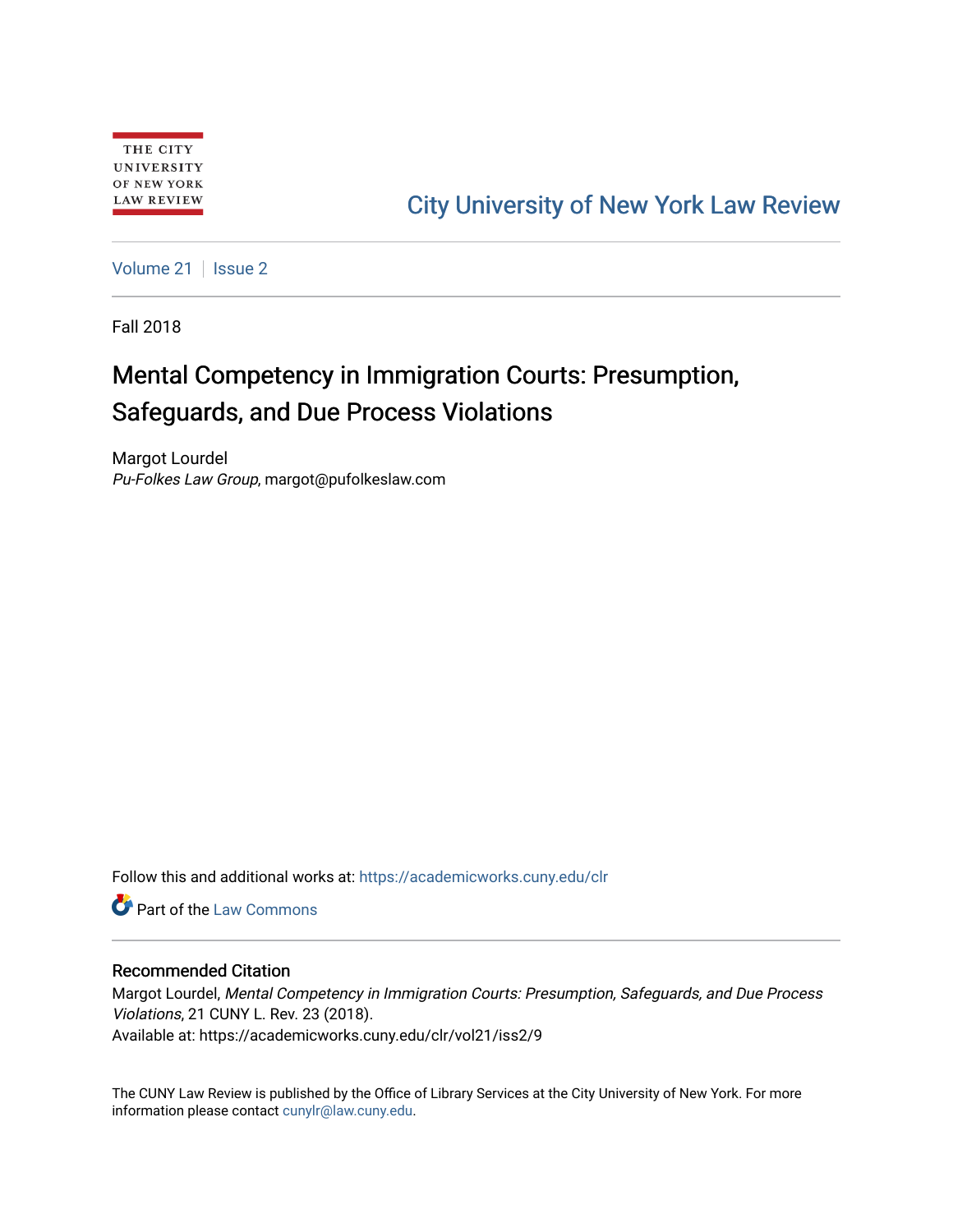# Mental Competency in Immigration Courts: Presumption, Safeguards, and Due Process Violations

## Acknowledgements

The author would like to thank Alexia Schapira, Douglas Cox, Mackenzie Lew, Princess Masilungan, and the CUNY Law Review staff, all Of Whom Made This Article Possible.

This article is available in City University of New York Law Review: <https://academicworks.cuny.edu/clr/vol21/iss2/9>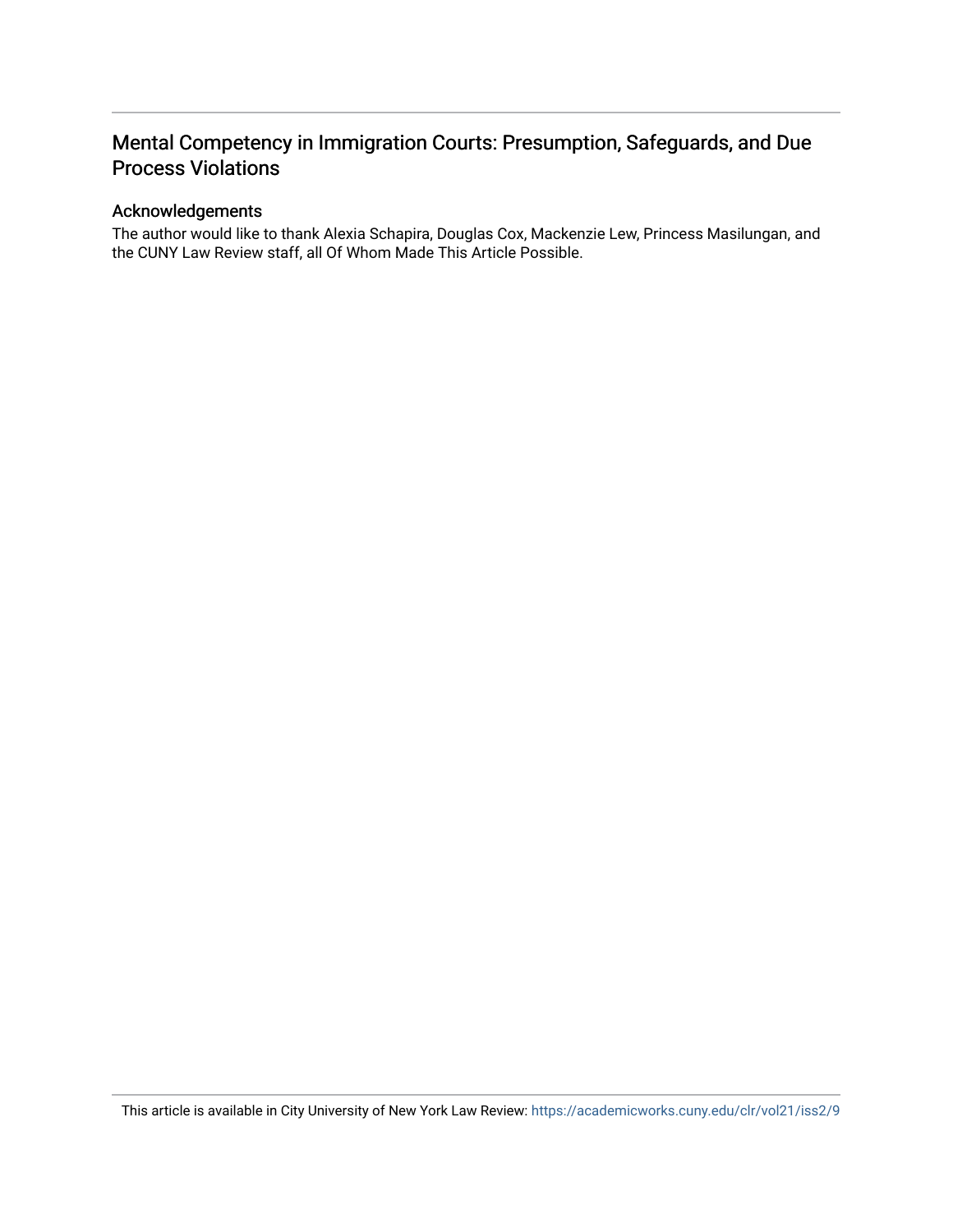#### **CUNY LAW REVIEW FOOTNOTE FORUM**

November 27, 2018

#### **Recommended citation**:

Margot Lourdel, *Mental Competency in Immigration Courts: Presumption, Safeguards, and Due Process Violations*, 21 CUNY L. REV. F. 23 (2018).

# **MENTAL COMPETENCY IN IMMIGRATION COURTS: PRESUMPTION, SAFEGUARDS, AND DUE PROCESS VIOLATIONS**

### *Margot Lourdel*†

CONSTITUTIONAL PROTECTIONS IN IMMIGRATION COURT HAVE HISTORICALLY BEEN LOWER THAN IN THE CRIMINAL LAW CONTEXT. THIS PAPER EXPLORES HOW THE UNITED STATES CONSTITUTION IS APPLIED TO NONCITIZENS, RECENT ATTEMPTS AT PROTECTING THE RIGHTS OF NONCITIZENS WITH MENTAL HEALTH ISSUES IN REMOVAL PROCEEDINGS, AND THE URGENT NEED FOR A COMPREHENSIVE FRAMEWORK IN IMMIGRATION COURT TO EFFECTIVELY PROTECT THESE RIGHTS.

#### **INTRODUCTION**

At a time when immigrants' rights are constantly under attack, this article highlights how the current deportation machine that is the U.S. immigration system fails to provide due process to people with mental and cognitive issues. Since 2011, federal regulations and the courts have attempted to create a framework to protect the rights of immigrants with mental health issues. This framework — requiring judges to engage in competency evaluations and respondents to fight for a fair process on their

 <sup>†</sup> Margot Lourdel is a member of the Class of 2018 at CUNY School of Law. During law school, she has represented immigrants and low-wage workers with Make the Road New York and CUNY Law's Workers' Rights Clinic. This article draws on her experience representing a Togolese national who was diagnosed with a psychotic disorder. Her client was granted asylum on February 26, 2018. The author would like to thank Alexia Schapira, Douglas Cox, Mackenzie Lew, Princess Masilungan, and the CUNY Law Review staff, all Of Whom Made This Article Possible.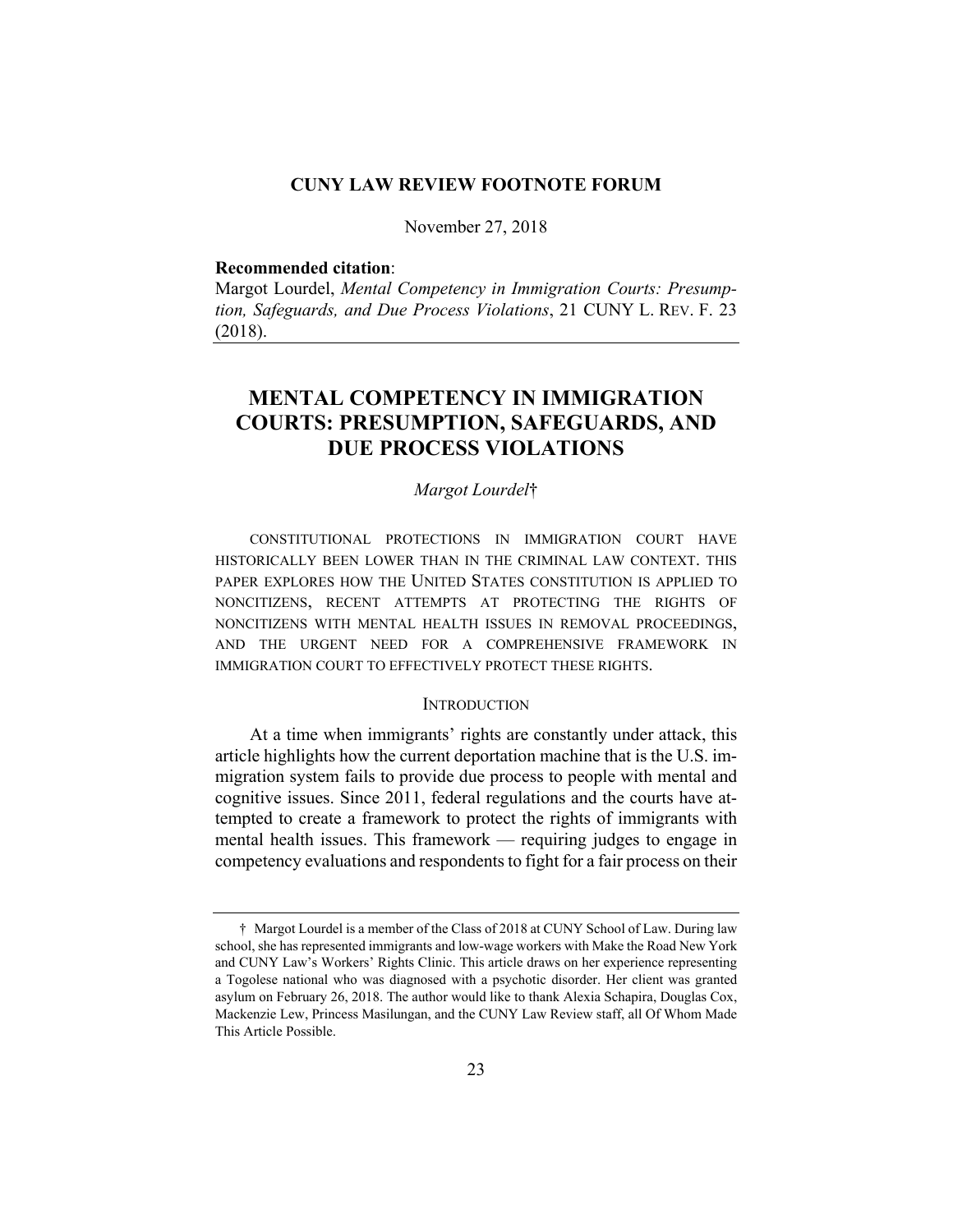own — fails to provide respondents with a fair opportunity to present their case by not providing them with free legal representation, by asking immigration judges and lawyers to make determinations about respondents' mental health, and often by simply allowing removal proceedings to go forward.

# I. CONSTITUTIONAL PROTECTIONS GENERALLY APPLY TO NONCITIZENS, BUT NONCITIZENS STILL HAVE TO FIGHT FOR DUE PROCESS IN IMMIGRATION COURT

The government is often reluctant to apply the Constitution to noncitizens. However, in 1886, the Supreme Court recognized that noncitizens may be protected by the Constitution when it applied the Equal Protection Clause of the Fourteenth Amendment to Chinese nationals who were discriminated against by unequal enforcement of a San Francisco ordinance that required a license to operate a laundry in the city. The Court held that the racially discriminatory application of a racially neutral statute violates the Equal Protection Clause, regardless of national origin.<sup>1</sup>

While the government sometimes argues that noncitizens are entitled to diminished due process, often in the name of "national security,"2 the Supreme Court held in 1953 that the Due Process Clause does not "acknowledge<sup>[]</sup> any distinction between citizens and resident aliens."<sup>3</sup> In 1976, the Court established a balancing test for determining what process is due for any administrative action.<sup>4</sup> This test balances the individual's interest against the government's interest while considering whether the procedure under challenge is likely to produce erroneous results.<sup>5</sup> A court does not consider nationality. In 1982, the Court held that this balancing also governs what process is due in immigration proceedings. $<sup>6</sup>$ </sup>

<sup>&</sup>lt;sup>1</sup> Yick Wo v. Hopkins, 118 U.S. 356 (1886).

<sup>2</sup> *See, e.g.*, *Secret Evidence Repeal Act of 1999: Hearing on H.R. 2121 Before the Subcomm. on Immigration & Claims of the H. Comm. on the Judiciary*, 106th Cong. 21 (2000) (statement of Larry R. Parkinson, General Counsel, Federal Bureau of Investigations) (arguing that foreign nationals are entitled to diminished due process protection); Elisabeth Bumiller & Steven Lee Myers, *Senior Administration Officials Defend Military Tribunals for Terrorist Suspects*, N.Y. TIMES (Nov. 15, 2001), https://perma.cc/3SPZ-467X; *see also* Boumediene v. Bush, 553 U.S. 723 (2008) (rejecting the government's argument that foreign nationals were not protected by the Constitution).<br><sup>3</sup> Kwong Hai Chew v. Colding, 344 U.S. 590, 596 n.5 (1953) (quoting Bridges v. Wixon,

<sup>326</sup> U.S. 135 (1945)) (holding that as a legal resident noncitizen, respondent was protected by the Fifth Amendment and could not be detained without being informed of the charges against him and given a hearing sufficient to satisfy due process requirements).<br><sup>4</sup> *See* Mathews v. Eldridge, 424 U.S. 319, 334-35 (1976).<br><sup>5</sup> *Id.* at 348.<br><sup>6</sup> *See* Landon v. Plasencia, 459 U.S. 21, 34 (1982).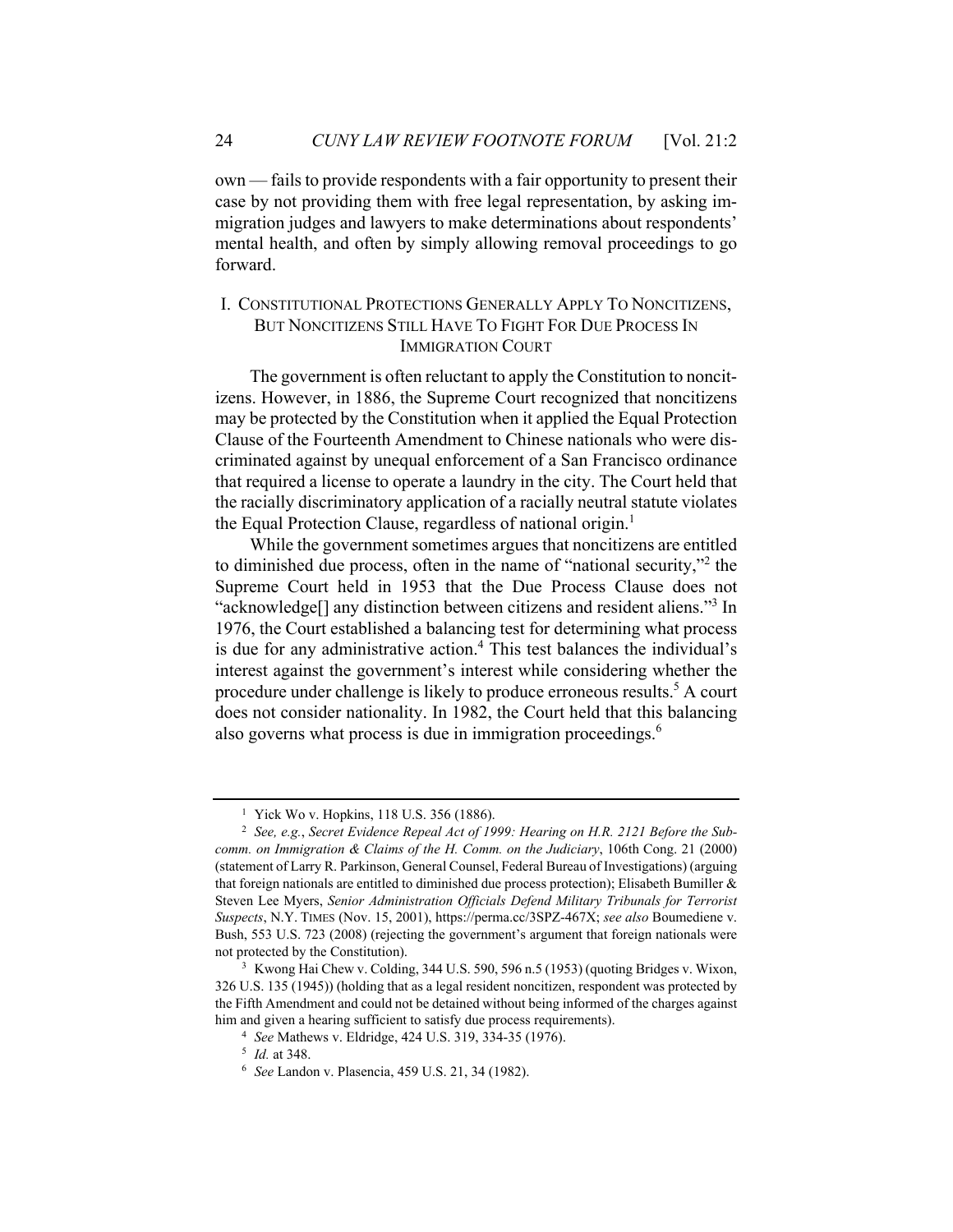Recently, the Court recognized that noncitizens could be awarded the protection of the Constitution when it acknowledged that a noncitizen has a liberty interest at least strong enough to raise the question of whether the Constitution permits detention that is indefinite and potentially permanent.<sup>7</sup> The Court found that the power of the political branches over immigration "is subject to important constitutional limitations."8

Still, due process rights for noncitizens are challenged to this day. In 2003, the Supreme Court in *Demore v. Kim* upheld a 1996 statute imposing mandatory detention on foreign nationals charged with deportation for having committed certain crimes, by relying on the fact that the defendant was not a U.S. citizen. $9$  There, the Court denied the plaintiff any individualized assessment of the need for detention by precisely invoking that "Congress regularly makes rules that would be unacceptable if applied to citizens."<sup>10</sup>

In immigration proceedings, the Supreme Court has recognized that removal proceedings, while not subject to the full range of constitutional protections, must conform to the Fifth Amendment's Due Process Clause.11 Regulations issued in 1997 reflect Congress' intent to provide a fair hearing to respondents in immigration court, such as 8 C.F.R. § 1240.10(a)(4), requiring immigration judges ("IJs") to inform respondents that they have a reasonable opportunity to present, examine, and object to evidence.<sup>12</sup> Yet there is no recognized right to counsel for noncitizens in immigration court under the Fifth Amendment's Due Process Clause. The Immigration and Nationality Act only provides that respondents shall have the privilege to be represented *at no cost to the government*. 13

<sup>7</sup> *See* Zadvydas v. Davis, 533 U.S. 678, 689 (2001) (holding that the government could not hold noncitizen in indefinite detention if the government was unable to remove the noncitizen).<br><sup>8</sup> *Id.* at 695 (citing I.N.S. v. Chadha, 462 U.S. 919 (1983) and The Chinese Exclusion

Case, 130 U.S. 581 (1889)); *see also* Boumediene v. Bush, 553 U.S. 723 (2008) (holding, *inter alia*, that detainees at Guantanamo Bay were entitled to the protection of the Fifth Amendment right not to be deprived of liberty without due process of law and of the Geneva Conventions).<br><sup>9</sup> See Demore v. Kim, 538 U.S. 510, 513 (2003).<br><sup>10</sup> Id. at 521 (quoting Mathews v. Diaz, 426 U.S. 67, 79-80 (1976)).<br><sup>11</sup> See Reno v. Flores, 507 U.S. 292, 306-07 (1993).<br><sup>12</sup> 8 C.F.R. § 1240.10(a)(4) (2018

<sup>13</sup> INA § 240, 8 U.S.C. § 1229a(b)(4)(A) (2018).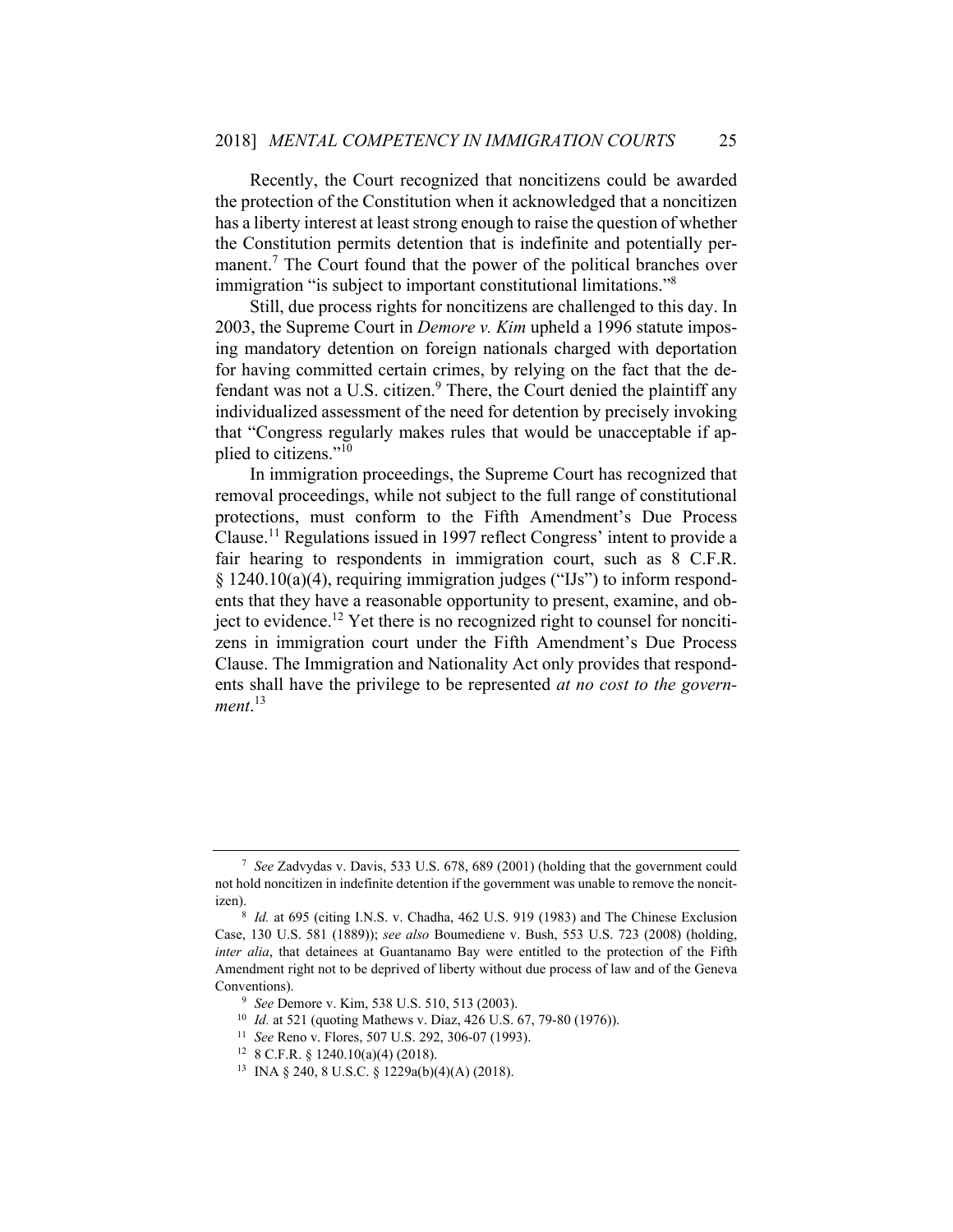#### II. SAFEGUARDS IN IMMIGRATION COURT: IN THEORY AND AS APPLIED

#### *A. Establishing "Incompetency"*

While persons who are deemed incompetent may not be tried in a criminal prosecution,<sup>14</sup> they may be subject to removal proceedings.<sup>15</sup> A respondent in immigration proceedings is presumed competent, and the respondent bears the burden of rebutting this presumption.<sup>16</sup> An inquiry into a respondent's competency is triggered by the presence of "indicia of incompetency," regardless of when they arise in the course of the proceedings.17 An IJ's finding of mental incompetency is a legal determination. It is not a diagnosis and is not made by a mental health professional, although the input of a mental health professional may aid an IJ in making this determination.18 If a respondent is found incompetent, the IJ must determine "appropriate safeguards" to the respondent's situation to ensure that the rights and privileges of the respondent are protected during removal proceedings. IJs must also articulate rationale for decisions regarding competency issues on the record, regardless of their ultimate determination, the purpose of which is to provide the respondent with a developed record in case they wish to appeal an unfavorable decision to the Board of Immigration Appeals ("BIA").<sup>19</sup> Yet, absent indicia of mental incompetency, an IJ is under no obligation to analyze respondent's competency.20

Indicia of mental incompetency include a broad range of observations and evidence such as mental health assessments, medical reports or assessments from past medical treatment, or criminal proceedings and testimony from medical health professionals. The record may also contain evidence such as reports or letters from teachers, social workers, or counselors; evidence of participation in programs for people with mental illness; evidence of applications for disability benefits; and affidavits or testimony from family members or friends.<sup>21</sup> Additionally, the IJ or the parties may help determine competency through direct observation of certain behaviors, such as the inability to understand and appropriately respond to questions, the inability to stay on topic, or a great deal of distraction.<sup>22</sup>

<sup>14</sup> Cooper v. Oklahoma, 517 U.S. 348, 354 (1996).

<sup>&</sup>lt;sup>15</sup> Brue v. Gonzales, 464 F.3d 1227, 1233 (10th Cir. 2006).<br><sup>16</sup> Matter of M-A-M-, 25 I. & N. Dec. 474, 477 (B.I.A. 2011).<br><sup>17</sup> *Id.* at 480.<br><sup>18</sup> *Id.* at 480-81.

<sup>19</sup> *Id.* at 484. 20 *Id.* at 477. 21 *Id.* at 479-80. 22 *Matter of M-A-M-*, 25 I. & N. Dec. at 479.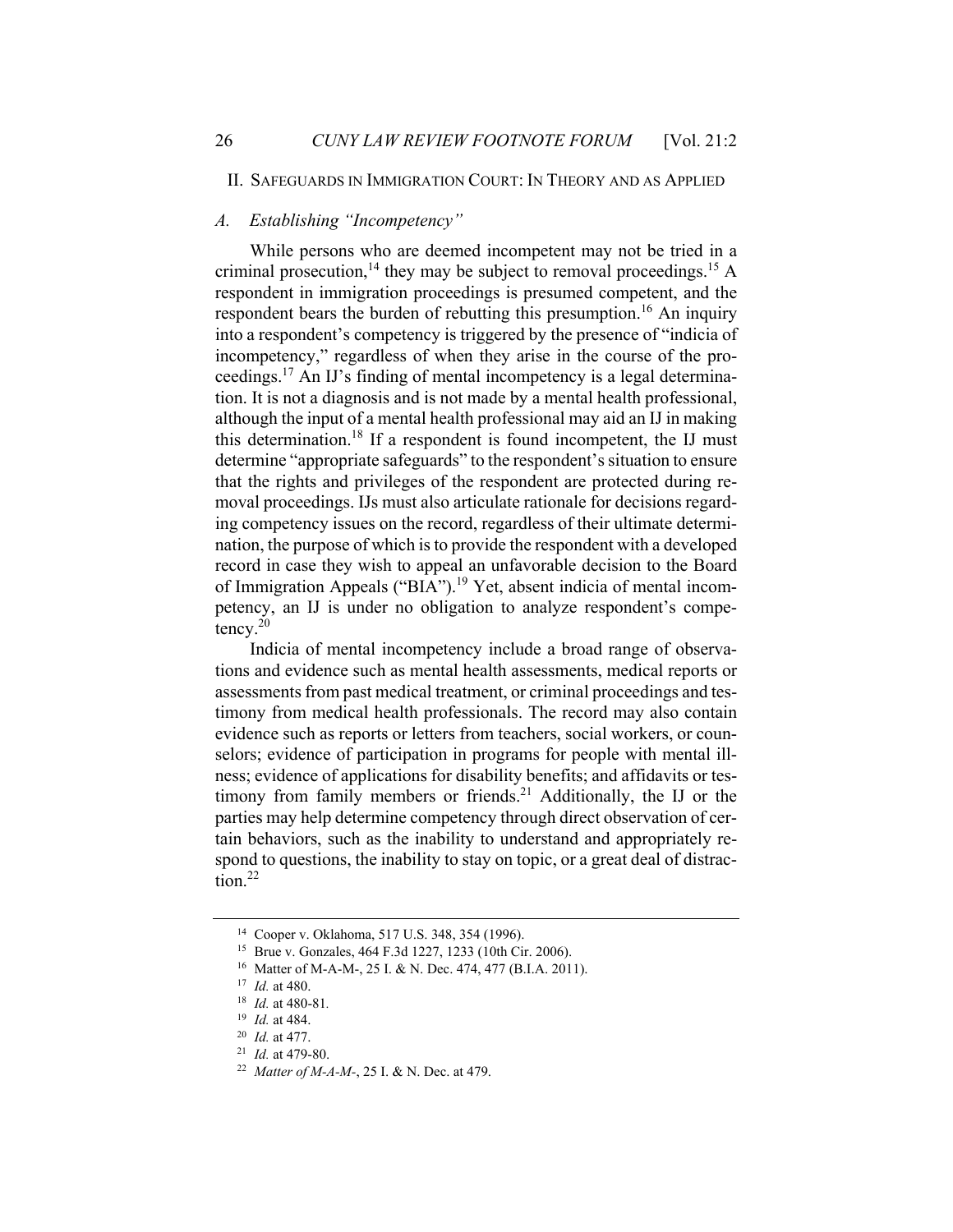Once a judge finds indicia of mental incompetency, the IJ must then make a determination of whether the respondent is competent to proceed or not. The test devised in *Matter of M-A-M-* for determining whether a noncitizen is competent to participate in immigration proceedings is whether they: (1) have a rational and factual understanding of the nature and object of the proceedings; (2) can consult with the attorney or representative, if there is one; and (3) have a reasonable opportunity to examine and present evidence and cross-examine witnesses.<sup>23</sup>

This test is an imprecise standard. The BIA has recognized that the approach taken in each case will vary based on the circumstances of the case.24 The BIA has suggested that the IJ may modify the questions posed to the respondent to make them very simple and direct, ask questions about where the hearing is taking place, the nature of the proceedings, the respondent's state of mind, whether he or she currently takes or has taken medication to treat a mental illness, and what the purpose and effects of that medication are. Another measure available to IJs is a mental competency evaluation.<sup>25</sup>

The requirement that respondents submit indicia of incompetency such as medical records and therefore be able to demonstrate their own inability to understand their own competency issues places a heavy burden on respondents, especially for those who appear *pro se*. Under this requirement, *pro se* respondents have, in theory, the insight sufficient in their condition and the resources available to reach out to medical professionals to obtain documentation of their condition. Judges must conduct a competency hearing if a respondent demonstrates behaviors by the respondent, such as the inability to understand and respond to questions, the inability to stay on topic, or a high level of distraction in court.<sup>26</sup> Yet, the reliance on (1) an IJ to be able to notice such symptoms and (2) visible symptoms of mental illness leaves out an array of mental health issues that may still affect the respondent's defense and rights.

<sup>23</sup> *Id.*

<sup>24</sup> *Id.* at 480. 25 *Id.* at 481; *see also* Matter of J-F-F-, 23 I. & N. Dec. 912, 915 (A.G. 2006) (noting that at the immigration judge's request, DHS arranged for a psychiatric evaluation of a detained noncitizen, which led the psychiatrist to conclude that the noncitizen understood the proceedings and wanted to proceed with the hearing). 26 *Matter of M-A-M-*, 25 I. & N. Dec. at 479.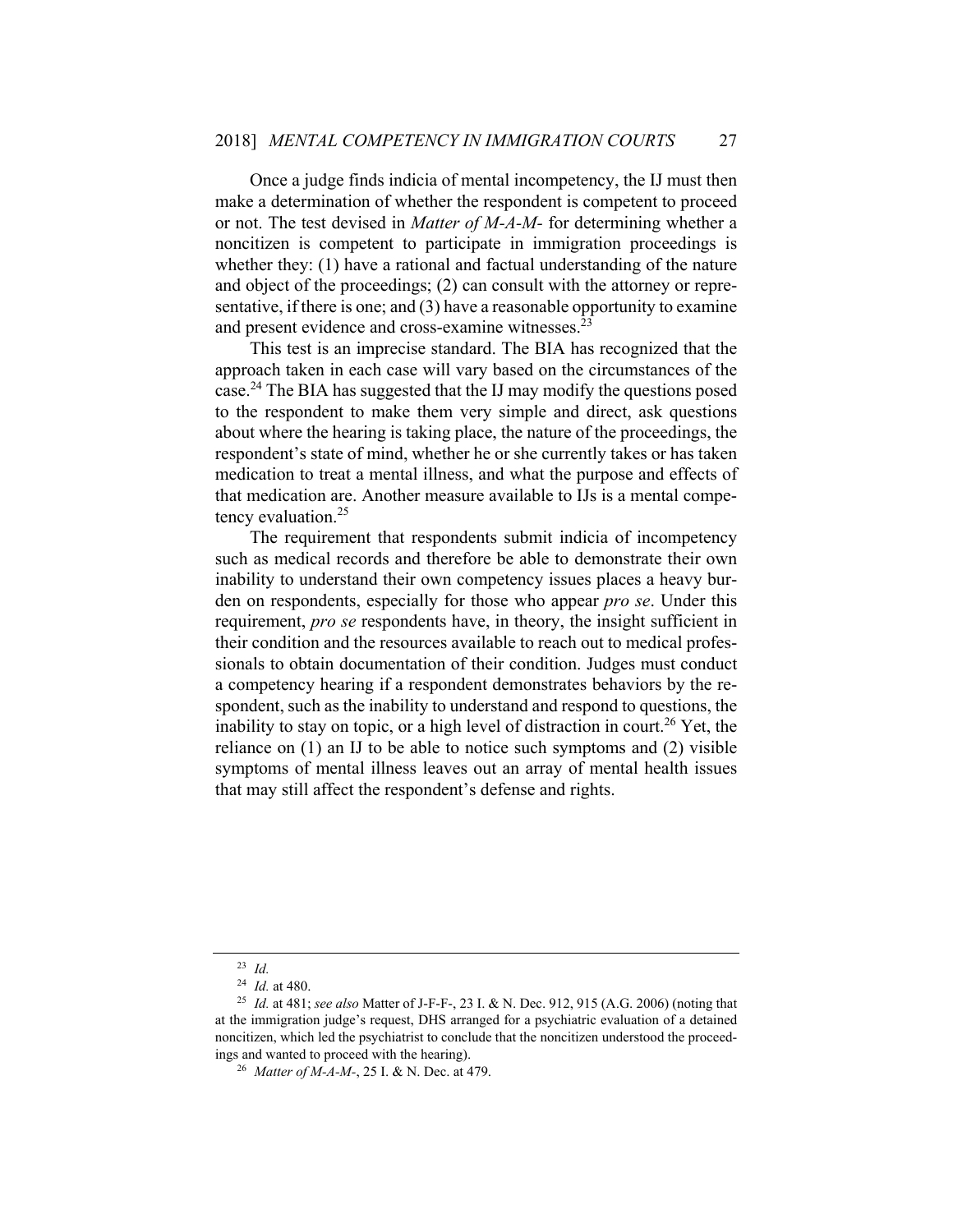### III. EXISTING STATUTORY AND CONSTITUTIONAL PROTECTION IN IMMIGRATION COURT FOR RESPONDENTS WITH MENTAL HEALTH ISSUES

Regulatory safeguards include that an IJ must not accept an admission of removability from an unrepresented respondent who is incompetent and is not accompanied by an attorney or legal representative, a near relative, legal guardian, or friend.<sup>27</sup> When it is impracticable for the respondent to be present at the hearing because of mental incompetency, the attorney, legal representative, legal guardian, near relative, or friend who was served with a copy of the notice to appear must be permitted to appear on behalf of the respondent.<sup>28</sup>

Congress has enacted additional protections in immigration proceedings for noncitizens with mental health issues. INA  $\S$  240(b) requires that safeguards be implemented to protect the "rights and privileges" of a mentally incompetent respondent.<sup>29</sup> However, the ultimate determination of which safeguards to implement and whether they are adequate to ensure the fairness of proceedings is at the courts' discretion.<sup>30</sup>

#### *A. Safeguards Found in Case Law*

Federal regulations do not identify specific safeguards to be applied nor do they limit the alternatives available to ensure the procedural fairness of the hearing.<sup>31</sup> An IJ's identification of the relevant or available safeguards in a given case may involve fact-finding based on evidence in the record or the IJ's observations.<sup>32</sup>

The most common safeguard implemented by the IJ and consistently found to be adequate on review by the BIA is legal representation. In *Matter of M-J-K,* the Board held that the proper safeguard could be legal representation.33 The participation of counsel would increase the likelihood of finding a means to proceed fairly, despite the respondent's refusal to appear in court since counsel could interact with the respondent, communicate with family, caregivers, and witnesses, or take other actions such as presenting legal arguments regarding removability and eligibility for relief from removal that are not dependent on the ability to communicate with the respondent.

<sup>&</sup>lt;sup>27</sup> 8 C.F.R. § 1240.10(c) (2018).

<sup>28 8</sup> C.F.R. § 1240.4 (2018); *see also* 8 C.F.R. § 103.8(c)(2)(ii) (2018). 29 INA § 240(b)(3), 8 U.S.C. § 1229a(b)(3) (2018).

<sup>30</sup> *See* Ridore v. Holder, 696 F.3d 907, 921-22 (9th Cir. 2012) (stating that the Board may weigh the facts underlying an IJ's discretionary determination de novo).<br><sup>31</sup> *See* Matter of M-J-K-, 26 I. & N. Dec. 773, 775 (B.I.A. 2016) (finding that IJ has dis-

cretion to select and implement safeguards). 32 *Id.* at 776. 33 *Id.* at 777.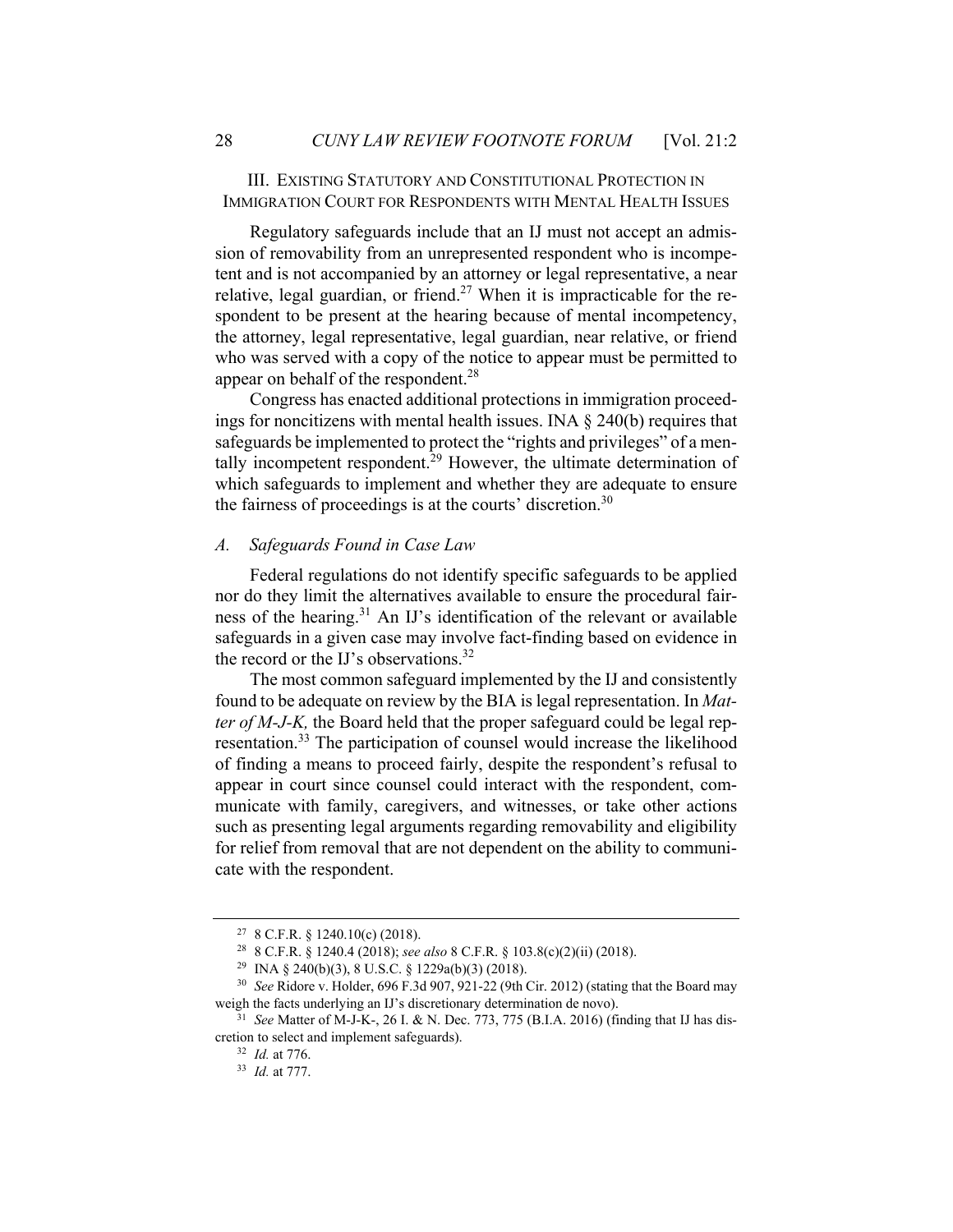Another safeguard is the waiver of a respondent's presence if they are represented by an attorney, a legal representative, a near relative, legal guardian, or friend.<sup>34</sup> Because a major part of establishing one's eligibility for asylum is based on the respondent's credibility when testifying,  $35$ waiving the respondent's presence can actually protect them from contradicting themselves and hurting their case. Such a safeguard is of course dependent on the respondent being represented by counsel to advocate on their behalf.<sup>36</sup> Other safeguards available to the IJ may include refusal to accept an admission of removability from an unrepresented respondent; identification and appearance of a family member or close friend who can assist the respondent and provide the court with information; docketing or managing the case to facilitate the respondent's ability to obtain legal representation and/or medical treatment in an effort to restore competency; participation of a guardian in the proceedings; continuance of the case for good cause shown; closing the hearing to the public; actively aiding in the development of the record, including the examination and crossexamination of witnesses; and reserving appeal rights for the respondent.<sup>37</sup>

Finally, some safeguards have been established based on the specific relief requested, such as asylum. Where a mental illness may be affecting the reliability of an individual's testimony, as a safeguard, the IJ may accept their fear of harm as subjectively genuine based on the individual's perception of events, even if the testimony contained inconsistencies, implausibility, inaccuracy of details, inappropriate behavior, or non-responsiveness. The IJ may decide to accept the respondent's fear as genuine and focus on objective evidence.<sup>38</sup> In other words, the IJ can choose to accept that the individual believes what they have stated, even though this account may not be believable to others. The IJ may then concentrate on whether the respondent can satisfy their burden of proof, $39$  based on the

<sup>34</sup> *See* 8 C.F.R. § 1003.25(a) (2018). 35 *See* 8 U.S.C. § 1158(b)(1)(B)(iii) (2018). 36 The author is aware that representing respondents with mental illness raises serious ethical questions. For initial guidance on how to navigate such a complex attorney-client relationship, *see* Rule 1.14 of the American Bar Association's model rules of professional conduct. MODEL RULES OF PROF'L CONDUCT R. 1.14 (2014).<br><sup>37</sup> Matter of M-A-M-, 25 I. & N. Dec. 474, 483 (B.I.A. 2011).<br><sup>38</sup> Matter of J-R-R-A-, 26 I. & N. Dec. 609, 611 (B.I.A. 2015) (holding that the IJ should,

as a safeguard, generally accept that the applicant believes what he has presented, even though his account may not be believable to others or otherwise sufficient to support the claim, and that the IJ should then focus on whether the applicant can meet his burden of proof based on the objective evidence of record and other relevant issues).<br><sup>39</sup> 8 C.F.R. § 1208.13(a) (2018) (requiring that the applicant for asylum prove that he or

she is a refugee as defined in section  $101(a)(42)$  of the Immigration and Nationality Act).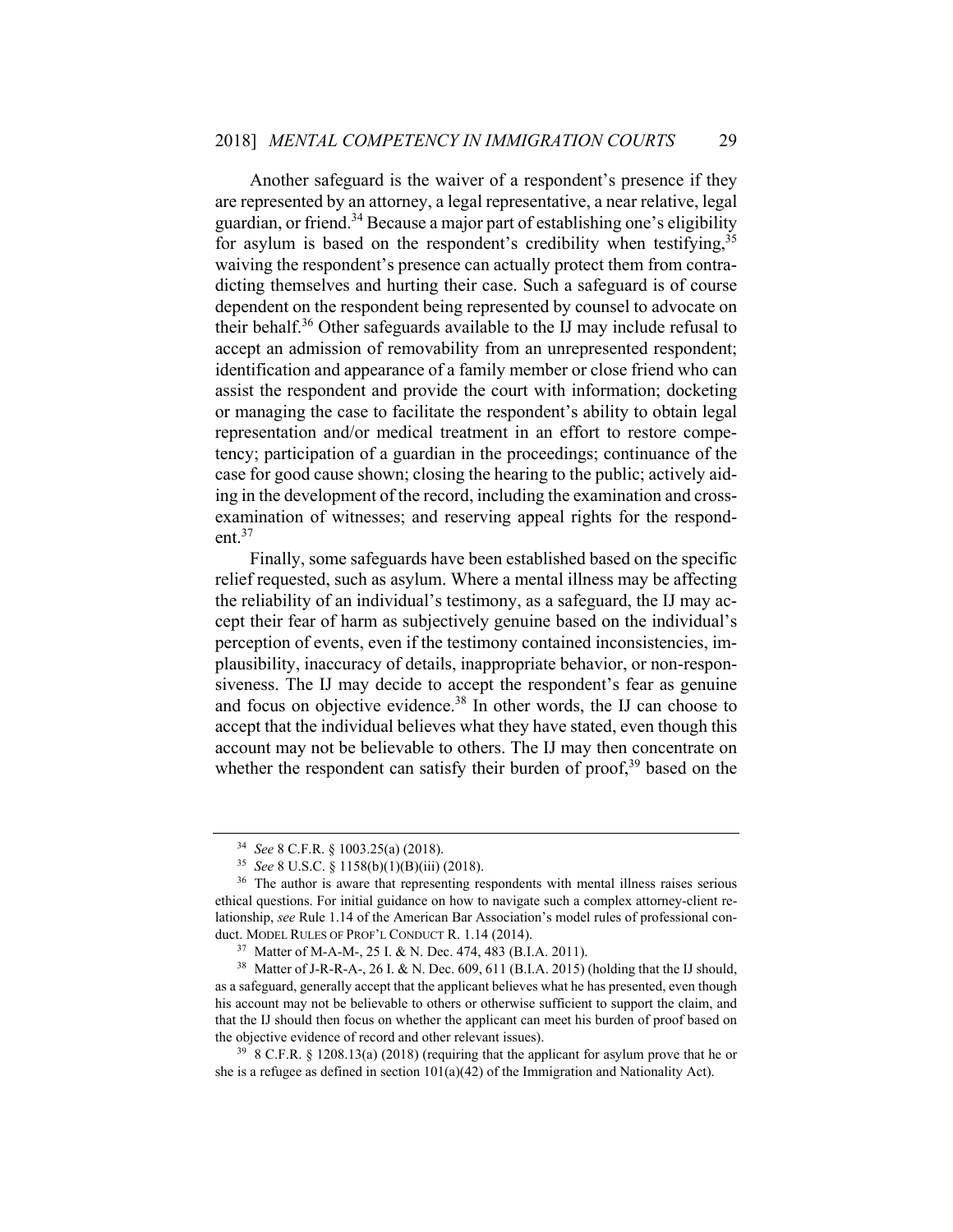objective evidence of record,<sup>40</sup> including evidence such as their background or country conditions (evidence routinely included by practitioners in an asylum application to support an asylum seeker's claim that it has become a *de facto* requirement),<sup>41</sup> to assist in adjudicating an application for relief.

The IJ has discretion to require corroborating evidence "unless the applicant does not have the evidence and cannot reasonably obtain the evidence."42 Because the respondent's mental impairments may make locating and providing the corroborating evidence that an IJ requests difficult or impossible, the defense attorney could argue on the record that the respondent cannot reasonably obtain the evidence because of their mental health condition.<sup>43</sup> Since the requirement is discretionary, if the IJ finds that a respondent cannot reasonably provide objective evidence, the IJ may go forward and accept the defense without corroborating evidence.

#### *B. Limitations of Safeguards*

Existing safeguards fail to protect noncitizens' due process rights in removal proceedings. IJs have admitted that removal proceedings are similar to trying "death penalty cases" in "traffic court."<sup>44</sup> Because immigration removal proceedings have long been characterized as civil, rather than criminal in nature, respondents are allotted less protections.<sup>45</sup>

*tion, Citizenship, Refugees, Border Sec. & Int'l Law of the H. Comm. on the Judiciary*, 111th Cong. 55 (2010) [hereinafter *Oversight Hearing*] (statement of Hon. Dana Leigh Marks, President, National Association of Immigration Judges). 45 *See* Fong Yue Ting v. United States, 149 U.S. 698, 730 (1893) ("The order of deporta-

<sup>40</sup> *See* Matter of M-J-K-, 26 I. & N. Dec. 773, 777 (B.I.A. 2016) (finding that counsel could provide relevant objective documentation, such as background or country conditions evidence, to assist in adjudicating an application for relief).

<sup>&</sup>lt;sup>41</sup> 8 C.F.R. § 1208.16(c)(3)(iii)–(iv) (2018) (requiring that all evidence regarding conditions and human rights violations in country of removal shall be considered by the IJ).  $^{42}$  8 U.S.C. § 1158(b)(1)(B)(ii) (2018).

<sup>43</sup> *See* Vera-Villegas v. Immigration & Naturalization Serv., 330 F.3d 1222, 1235 (9th Cir. 2003) (holding that petitioner who was homeless and had a mental illness was held to an unreasonable standard of having to provide evidence to corroborate credible testimony establishing his eligibility for relief from removal). 44 *Executive Office for Immigration Review: Hearing before the Subcomm. on Immigra-*

tion is not a punishment for crime."); *see also* Reno v. American-Arab Anti-Discrimination Comm., 525 U.S. 471, 491 (1999) (holding that removal is not punishment); Immigration  $\&$ Naturalization Serv. v. Lopez-Mendoza, 468 U.S. 1032, 1038 (1984) ("A deportation proceeding is a purely civil action to determine eligibility to remain in this country, not to punish an unlawful entry, though entering or remaining unlawfully in this country is itself a crime."); Harisiades v. Shaughnessy, 342 U.S. 580, 594 (1952) ("Deportation, however severe its consequences, has been consistently classified as a civil rather than a criminal procedure.").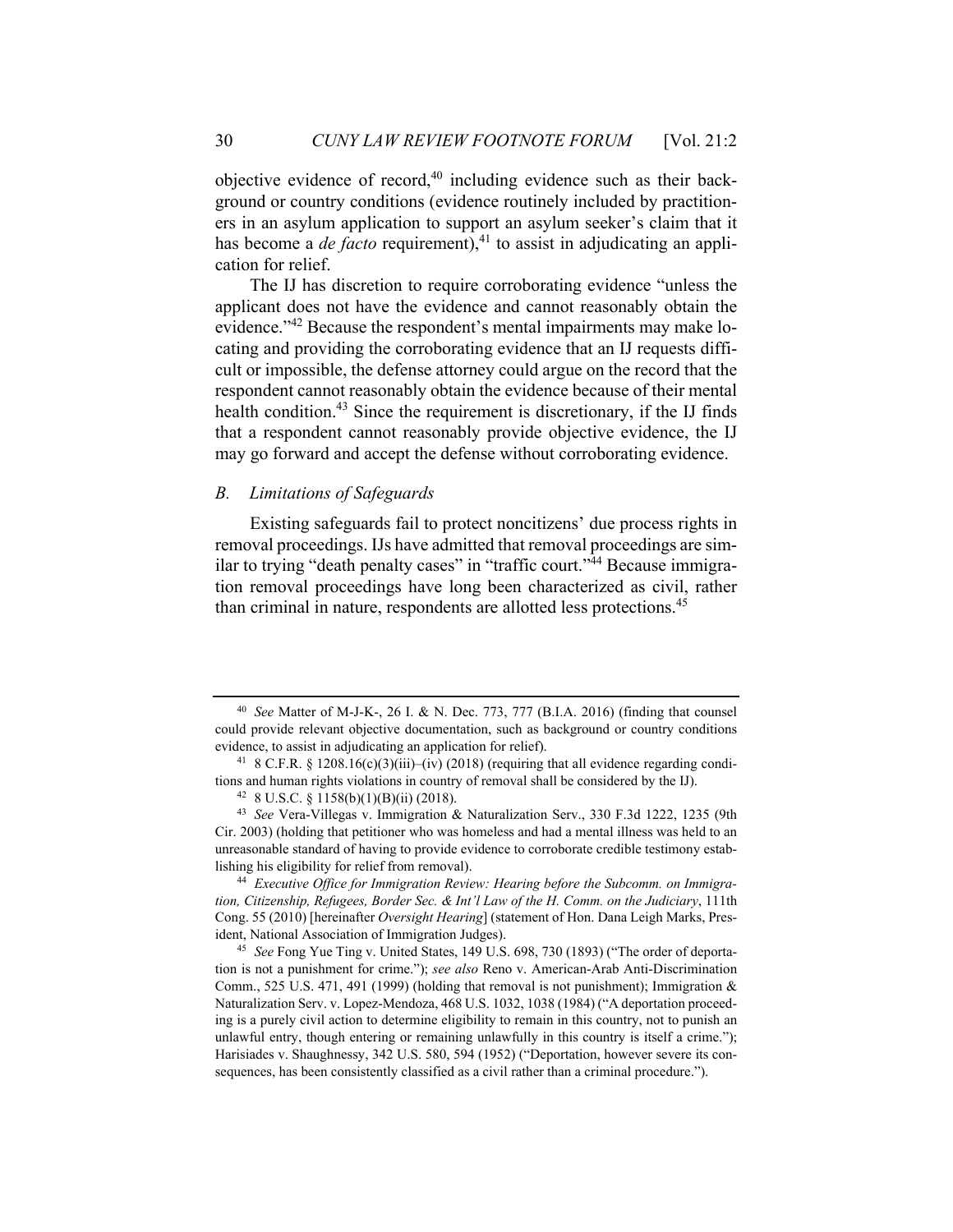First, access to an attorney is extremely limited in immigration proceedings.46 Pursuant to statute, individuals in immigration cases are entitled to representation by an attorney if they can afford one, but indigent people do not have a right to counsel at the government's expense, unlike criminal defendants.47 In Fiscal Year 2016, only 61% of respondents in immigration court were represented.<sup>48</sup> While a successful immigration case in 2011 in the Ninth Circuit moved one step closer to a universal right to counsel in immigration cases by establishing such a right for individuals with mental disabilities,  $49$  this is only applicable to the people who are or have been detained in the states of Washington, California, Alaska, Montana, Idaho, Nevada, Arizona, and Oregon. Respondents with mental health issues who were not detained in these states will be left without representation in the preliminary stages of their case and required to proceed *pro se* until they can prove safeguards are warranted in their case.

Second, mental competency law requires defense attorneys and judges to play the roles of mental health experts, something they are not necessarily equipped to do. The absence of mental health experts' opinion and evaluations in immigration court further contributes to an environment that is not created to protect respondent's due process rights. Judges are solely responsible for evaluating a respondent's mental competency. The standard created by *Matter of M-A-M-* requires the judge to evaluate whether the respondent has a "rational and factual understanding of the nature and object of the proceedings."50 This standard is vague and open to the interpretation and discretion of judges who may not have gone through trainings on mental health issues. Further, courts have been strict in applying the requirement that defense attorneys raise the competency

<sup>46</sup> *See* Matter of Vidal Sanchez, 2006 WL 2008263, at \*2 (B.I.A. May 24, 2006) ("The respondent was represented at the healing; therefore, his rights were adequately protected."); Matter of H-,  $6$  I. & N. Dec. 358, 358 (B.I.A. 1954) (holding that the requirements of a fair hearing had not been violated in deportation proceedings involving an alien of unsound mind, where notice of hearing has been served on the alien and his wife, arrangements were made to protect alien's interests by having a doctor in attendance at the hearing, and the alien was represented by legal counsel who was given the privilege of introducing evidence and crossexamining witnesses).<br><sup>47</sup> INA § 240(b)(4)(A), 8 U.S.C. § 1229a(b)(4)(A) (2018).

<sup>48</sup> EXEC. OFFICE FOR IMMIGRATION REVIEW, U.S. DEP'T OF JUSTICE, FY 2016 STATISTICS YEARBOOK F1, fig.10 (2017), https://perma.cc/NDT4-WSMC. 49 Franco-Gonzales v. Holder, 767 F. Supp. 2d 1034 (C.D. Cal. 2010) (holding under

section 504 of the Rehabilitation Act that detained respondents with serious mental disabilities were entitled to "Qualified Representatives" as a necessary accommodation in immigration proceedings). The U.S. Court of Appeals for the Ninth Circuit refused to reach the constitutional issue of whether appointment of legal counsel was necessary under the Fifth Amendment's Due Process Clause to ensure that the hearing was fundamentally fair. <sup>50</sup> Matter of M-A-M-, 25 I. & N. Dec. 474, 474 (B.I.A. 2011).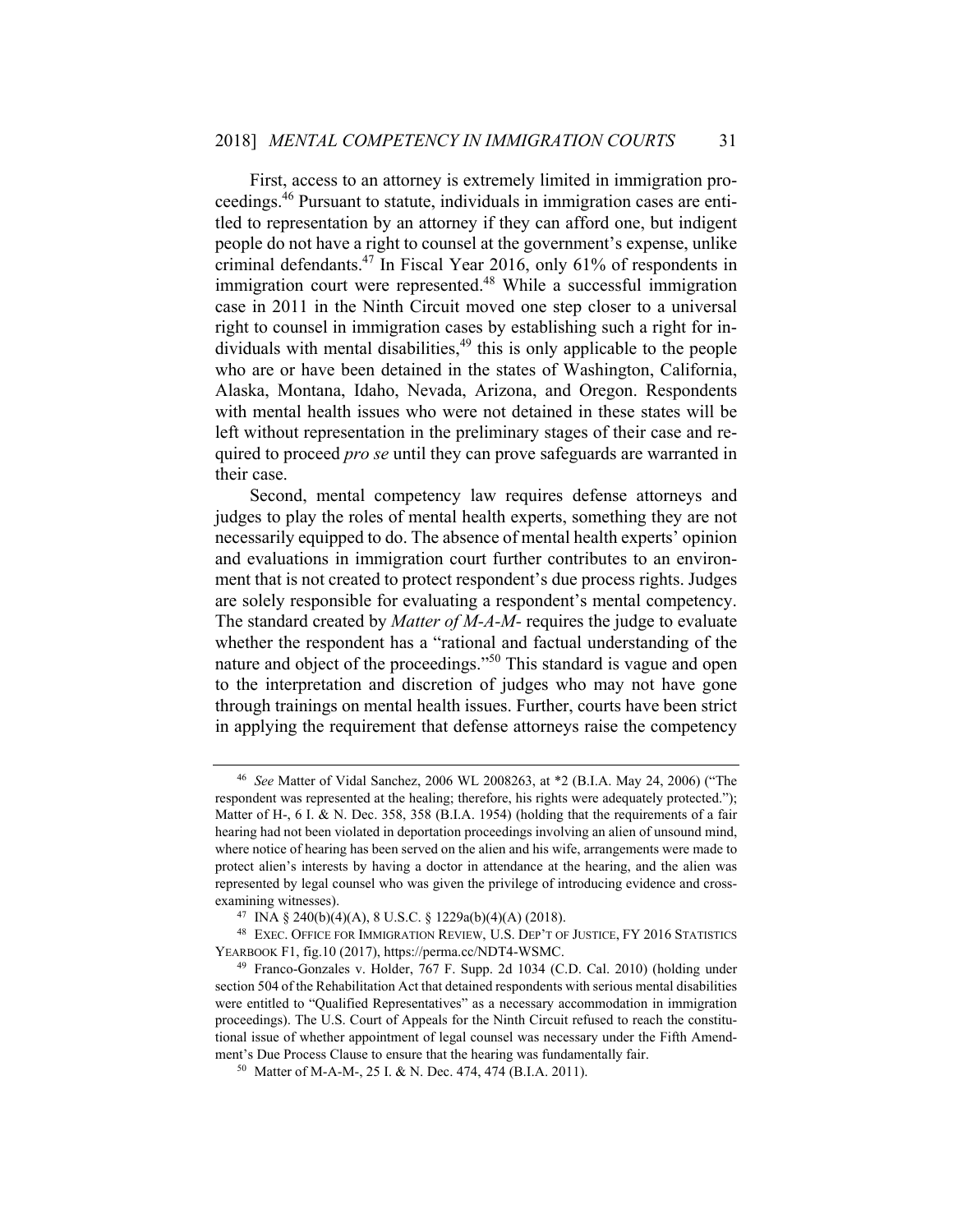issue on the record and early in the proceedings, therefore putting a great amount of responsibility on the advocate who may not be equipped to identify their client's mental health problems.<sup>51</sup> Requiring counsel to raise the competency issue on the record relies on the presumption that the respondent is represented. However, we know that many respondents face removal proceedings without legal representation. If respondents are lucky enough to have one, their attorney can accurately present their client's mental health issues to the court.

Third, mental incompetence does not warrant termination of respondent's case. The BIA has held that removal proceedings may go forward against respondents with mental health issues.<sup>52</sup> In *Matter of M-A-M-*, the Board only lists administrative closure as a possible safeguard. While administrative closure — removing the case from the docket temporarily — can be a positive outcome for some respondents who have no other type of relief available to them, it does not provide a permanent visa or authorization to stay in the country and leaves a respondent vulnerable because their case can be reopened at any moment. The Executive Office for Immigration Review's (EOIR) *Immigration Judge Benchbook*, a resource created by EOIR to provide substantive and procedural guidance for immigration judges, does offer that termination can be appropriate for those noncitizens found to be mentally incompetent and for whom no other safeguards are sufficient.<sup>53</sup> However, the EOIR Benchbook is not binding legal authority and the Board has yet to issue a precedential decision upholding a case where proceedings were terminated based on the theory that the respondent's incompetency made the proceedings impossible to proceed fairly, in spite of safeguards.

<sup>51</sup> *See, e.g.*, Muñoz-Monsalve v. Mukasey, 551 F.3d 1, 6 (1st Cir. 2008) (holding that immigration judge's failure to *sua sponte* order a competency evaluation of a represented noncitizen did not violate the noncitizen's due process rights as it is advocate's role to broach issue of mental competence as the noncitizen's incompetence was not evident from record of hearing); *see also* Matter of James, 2009 WL 2171712, at \*2 (B.I.A. June 26, 2009) ("In this instance, however, the respondent's counsel failed to request that an evaluation of the respondent's competency be undertaken. The failure to raise the competency issue in a timely manner renders an ensuing appellate claim of error on this basis particularly weak."). 52 *See* Sanchez-Salvador v. Immigration & Naturalization Serv*.*, No. 92-70828, 1994 WL

<sup>441755,</sup> at \*1 (9th Cir. Aug. 15, 1994) ("Lack of competency, however, does not prevent a judge from determining either deportability or whether to grant relief."); *see also* Matter of James, 2009 WL 2171712, at \*2 (B.I.A. June 26, 2009) ("Moreover, contrary to the substantive due process protection from trial and conviction to which a mentally incompetent criminal defendant is entitled, removal proceedings may go forward against incompetent aliens."). 53 *See Immigration Judge Benchbook*, U.S. DEP'T OF JUSTICE, https://perma.cc/9H2L-

MATW (last updated Aug. 8, 2017).